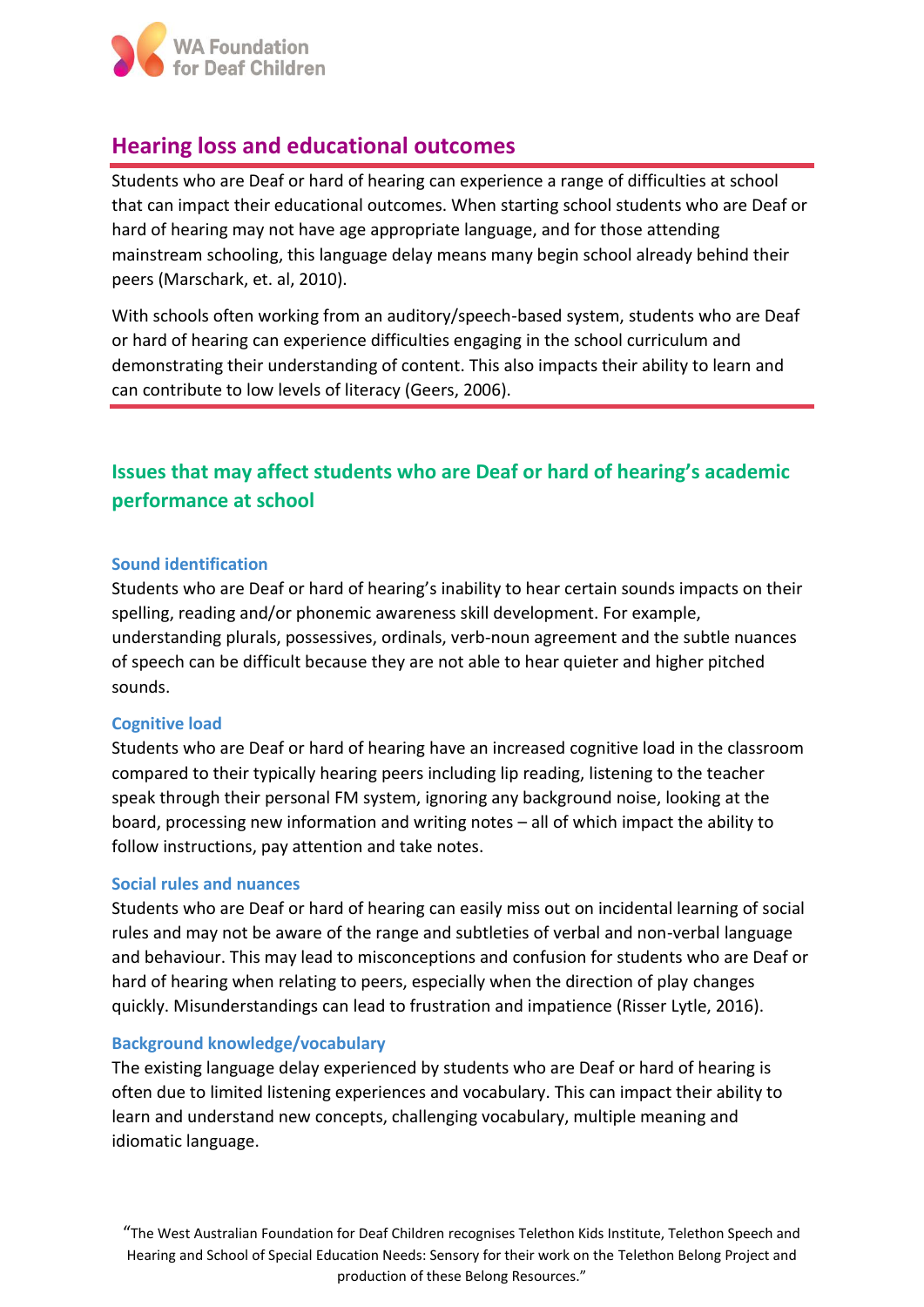

# **Listening effort and fatigue**

The increased cognitive load for students who are Deaf or hard of hearing requires substantial listening effort which often results in fatigue. This fatigue makes following conversations, particularly long ones, and remembering/recalling information and instructions challenging.

Daily aspects of the school environment and classroom activities that typically hearing students may not find difficult, can be challenging for students who are Deaf or hard of hearing. These include:

- $\rightarrow$  Listening to PA announcements
- $\rightarrow$  Accessing audio sources
- $\rightarrow$  Group/partner work
- $\rightarrow$  Interactive lessons
- $\rightarrow$  Class discussions
- $\rightarrow$  Sports/gym
- $\rightarrow$  Excursions
- $\rightarrow$  Recess/lunch breaks

Adapted from <https://successforkidswithhearingloss.com/for-professionals/impact-of-hearing-loss-child/>

# **Additional factors impacting educational outcomes of students who are Deaf or hard of hearing**

## **Connectedness to school community**

Students who are Deaf or hard of hearing may not feel as connected to their school community as their typically hearing peers, particularly those who attend mainstream schools. This can impact their learning and educational outcomes. Students who are Deaf or hard of hearing have been identified as displaying higher levels of withdrawn behaviour and lower levels of pro-social behaviour compared to their typically hearing peers. This may impact on their feelings of belonging in the school and wider community, creating a disconnect from other students (Wauters & Knoors, 2008). In turn, this may also lead to peer victimisation, school absences, and an increased disconnect from the school.

## **Teacher-student relationship**

The quality of teacher-student relationships among students who are Deaf or hard of hearing is highly dependent on the student's level of hearing loss, communication development level and teacher awareness of the hearing loss condition (Stevenson et al., 2010). Teachers may consider the behaviour of a student who is Deaf or hard of hearing to be disruptive if they are unaware or if the teacher has a limited understanding of the student's level of communication development (Stevenson et al., 2010). These factors affect the teacher-student relationship and subsequently the student's education experience (Farmer et al., 2011). Schools that have an inclusive and positive climate have a higher sense of student belonging, which positively influences teacher-student relationships (Johnson, 2009; Nipedal et al., 2010).

"The West Australian Foundation for Deaf Children recognises Telethon Kids Institute, Telethon Speech and Hearing and School of Special Education Needs: Sensory for their work on the Telethon Belong Project and production of these Belong Resources."